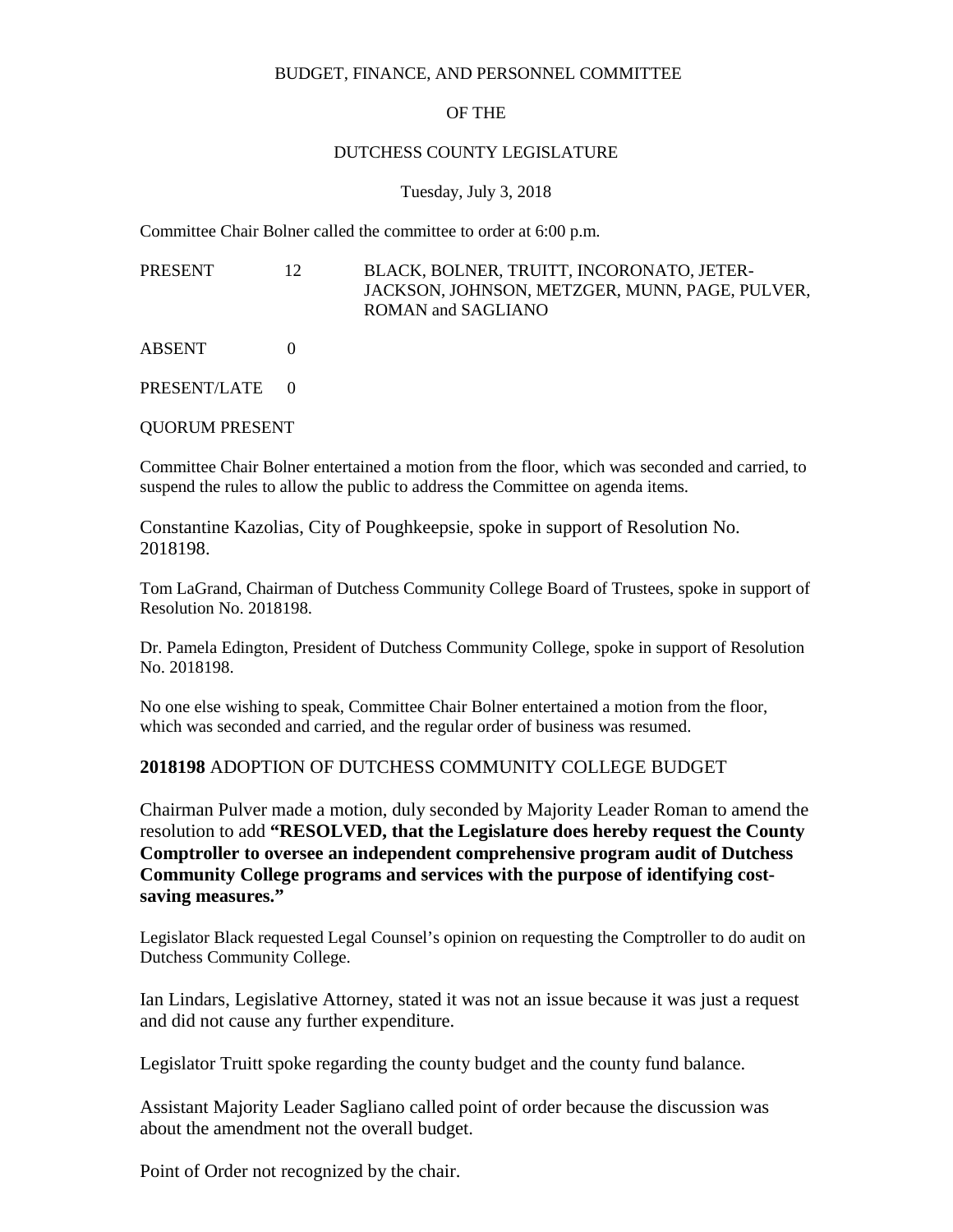Roll call on the foregoing amendment resulted as follows:

### AYES: 12 PULVER, ROMAN, SAGLIANO, BLACK, MUNN, TRUITT, JOHNSON, JETER-JACKSON, BOLNER, PAGE, INCORONATO, AND METZGER

NAYS: 0

ABSENT: 0

Amendment adopted.

Legislator Page made a motion, duly seconded by Minority Leader Black, to amend the last resolved to increase the county contribution by \$800,835 for a total of \$17,088,733.

Legislator Tyner spoke regarding Dutchess Community College's tuition increases in 2014 and 2017.

Majority Leader Roman called point of order because discussion was about the foregoing amendment not the tuition increases of the county.

Committee Chair Bolner ruled Legislator Tyner out of order and requested he stick to the amendment.

Legislator Tyner spoke regarding Dutchess County's fund balance.

Legislator Truitt called point of order because discussion was about the foregoing amendment.

Committee Chair Bolner ruled Legislator Tyner out of order.

Legislator Pulver spoke regarding Dutchess County's 34 percent contribution to the Dutchess Community College.

Legislator Tyner called point of order because the presentation from Dutchess Community College should have been allowed to be shown.

Point of order not recognized by chair.

Roll call on the foregoing amendment resulted as follows:

| AYES: | BLACK, MUNN, JOHNSON, JETER-JACKSON, and PAGE                              |
|-------|----------------------------------------------------------------------------|
| NAYS: | PULVER, ROMAN, SAGLIANO, TRUITT, BOLNER,<br><b>INCORONATO, and METZGER</b> |

# ABSENT: 0

Amendment defeated.